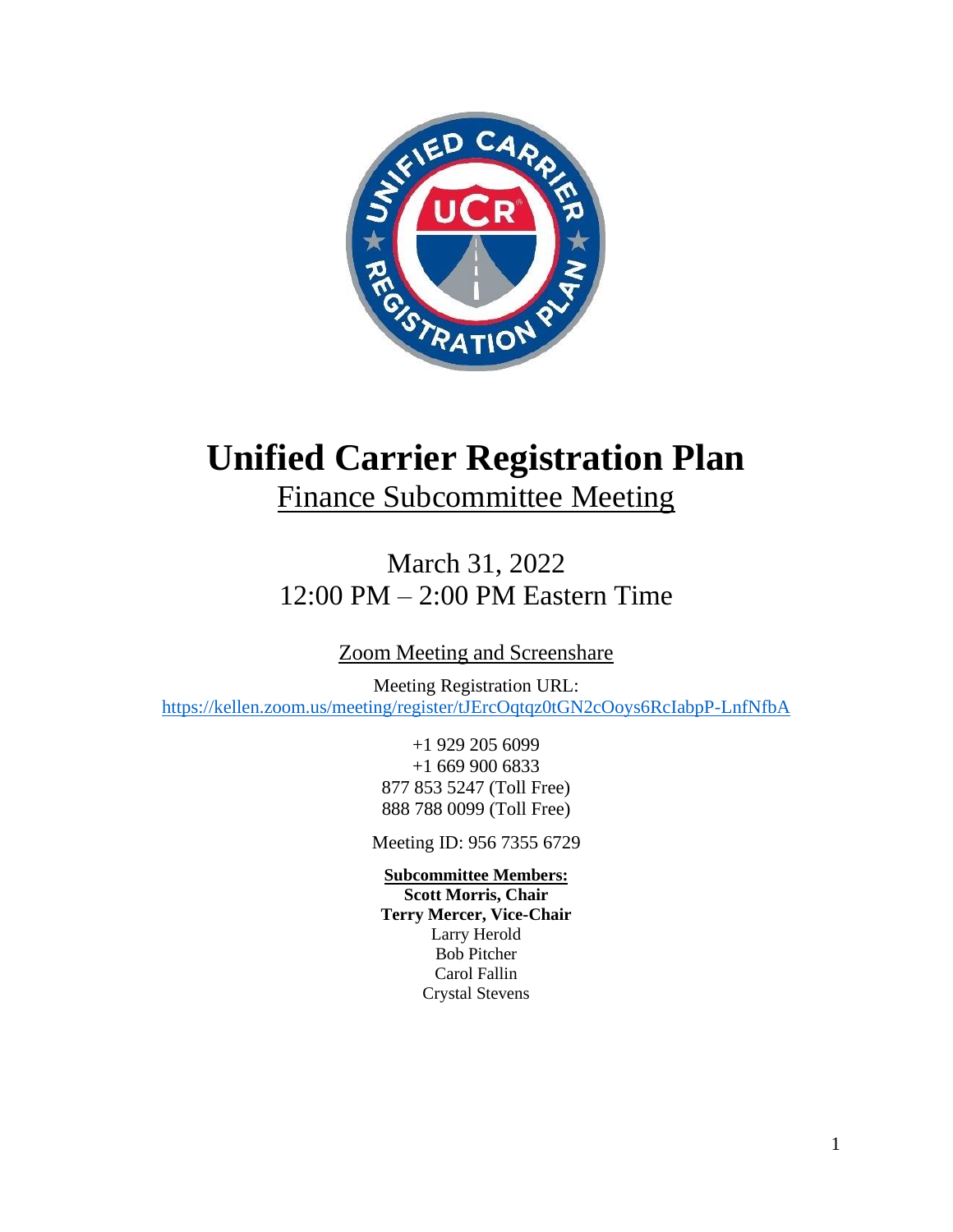#### **UNIFIED CARRIER REGISTRATION PLAN FINANCE SUBCOMMITTEE MEETING March 31, 2022**

#### **Proposed Agenda**

**I. Call to Order** – UCR Finance Subcommittee Chair The UCR Finance Subcommittee Chair will welcome attendees, call the meeting to order, call roll for the Finance Subcommittee, confirm whether a quorum is present, and facilitate selfintroductions.

### **II. Verification of Meeting Notice** – UCR Executive Director

The UCR Executive Director will verify the publication of the meeting notice on the UCR website and distribution to the UCR contact list via e-mail followed by the subsequent publication of the notice in the *Federal Register*.

**III. Review and Approval of Finance Subcommittee Agenda and Setting of Ground Rules** – UCR Finance Subcommittee Chair

*For Discussion and Possible Subcommittee Action*

The agenda will be reviewed, and the UCR Finance Subcommittee will consider adoption.

#### Ground Rules

- ➢ Subcommittee action only to be taken in designated areas on agenda.
- **IV. Review and Approval of Minutes from the November 10, 2021 Meeting UCR Finance** Subcommittee Chair

#### *For Discussion and Possible Subcommittee Action*

Draft minutes from the November 10, 2021 UCR Finance Subcommittee meeting via teleconference will be reviewed. The UCR Finance Subcommittee will consider action to approve.

**V. Review current calculations of 2024 Registration Fee Recommendation** – UCR Finance Subcommittee Chair and UCR Depository Manager

The UCR Finance Subcommittee Chair and UCR Depository Manager will present the most recent calculations of the proposed fee for the 2024 registration year based on the actual registration results as of February 28, 2022 and current projections for March 2022 through December 31, 2022.

**VI. Update on Development of Investment Strategy –** UCR Finance Subcommittee Chair and UCR Depository Manager

The UCR Finance Subcommittee Chair and UCR Depository Manager will provide an update regarding the development of an investment strategy and policy for increasing the rate-ofreturn on Administrative Reserve Funds. An update on current investment performance, including U.S. Treasuries will be provided.

**VII. Review of 2021 Administrative Expenses** – UCR Depository Manager

*For Discussion and Possible Subcommittee Action*

The UCR Depository Manager will review the expenditures of the UCR Plan for the 12 months ended December 31, 2021 with the Finance Subcommittee. The Finance Subcommittee may take action to recommend to the UCR Board how to allocate any remaining allowance.